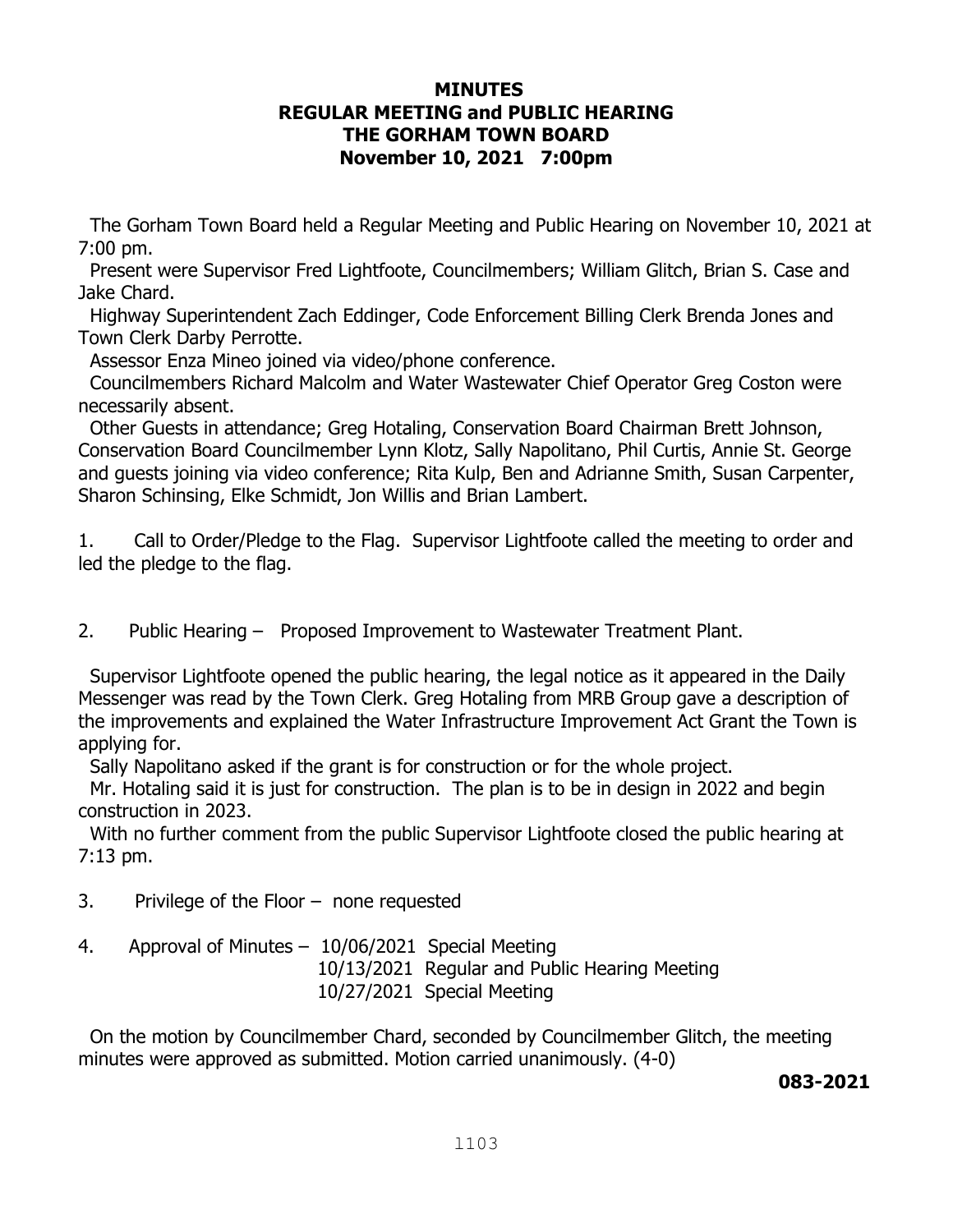#### 5. Audit of Bills -

Abstract #11

| А               | 840-923 | \$53,664.03 |
|-----------------|---------|-------------|
| Β               | 842-895 | 4,094.70    |
| <b>SL</b>       | 916,919 | 802.32      |
| DB              | 865-905 | 113,287.90  |
| <b>SS</b>       | 881-924 | 1,962.79    |
| SW <sub>1</sub> | 844-910 | 17,913.26   |
| SW <sub>6</sub> | 913     | 2,708.25    |
| T/A             | 27      | 164.75      |
|                 |         |             |

 On the motion by Councilmember Glitch, seconded by Councilmember Case, the bills were approved for payment. Motion carried unanimously. (4-0)

#### **084-2021**

6. Reports of Town Officials –

 A. Chief Operator Water/Wastewater Plants – written report on file. Supervisor Lightfoote said Chief Operator Coston is not here tonight because of a water main break. Operator Coston and his Deputy Nate Bay, were up all night looking for the break and then repairing it. The break stemmed from practice training by the fire department. Occasionally if someone shuts a hydrant off too quickly it creates water hammer that blows a hole in the water main. Crystal Beach Fire Department and Town of Gorham Water Department have been in touch with each other. The Fire Department is extremely apologetic. Because of the amount of water lost and the loss of pressure the NYS Department of Health is involved and they are not happy with the situation. There is a precautionary boil water notice issued.

The Department of Health is going to participate with the Water Department to initiate some education to THE fire companies associated with the town.

Residents asked how much water was lost.

Supervisor Lightfoote said approximately 80,000 to 100,000 gallons.

Councilmember Chard asked who ends up paying for the repairs.

Supervisor Lightfoote said the Water District.

 B. Highway Superintendent – written report on file. Supervisor Lightfoote asked Highway Superintendent Eddinger to explain some of the off right of way drainage problems that have been brought up.

 Highway Superintendent Eddinger said there are 2 within the hamlet. Kevin Farnsworth has a problem he would like addressed on his Main Street property and there is an area on Route 245 that flows down to Dewey Avenue.

 Supervisor Lightfoote read an excerpt from Town Highway Law regarding authorization by a town board to enter private property to open ditch or drain for the drainage of highways.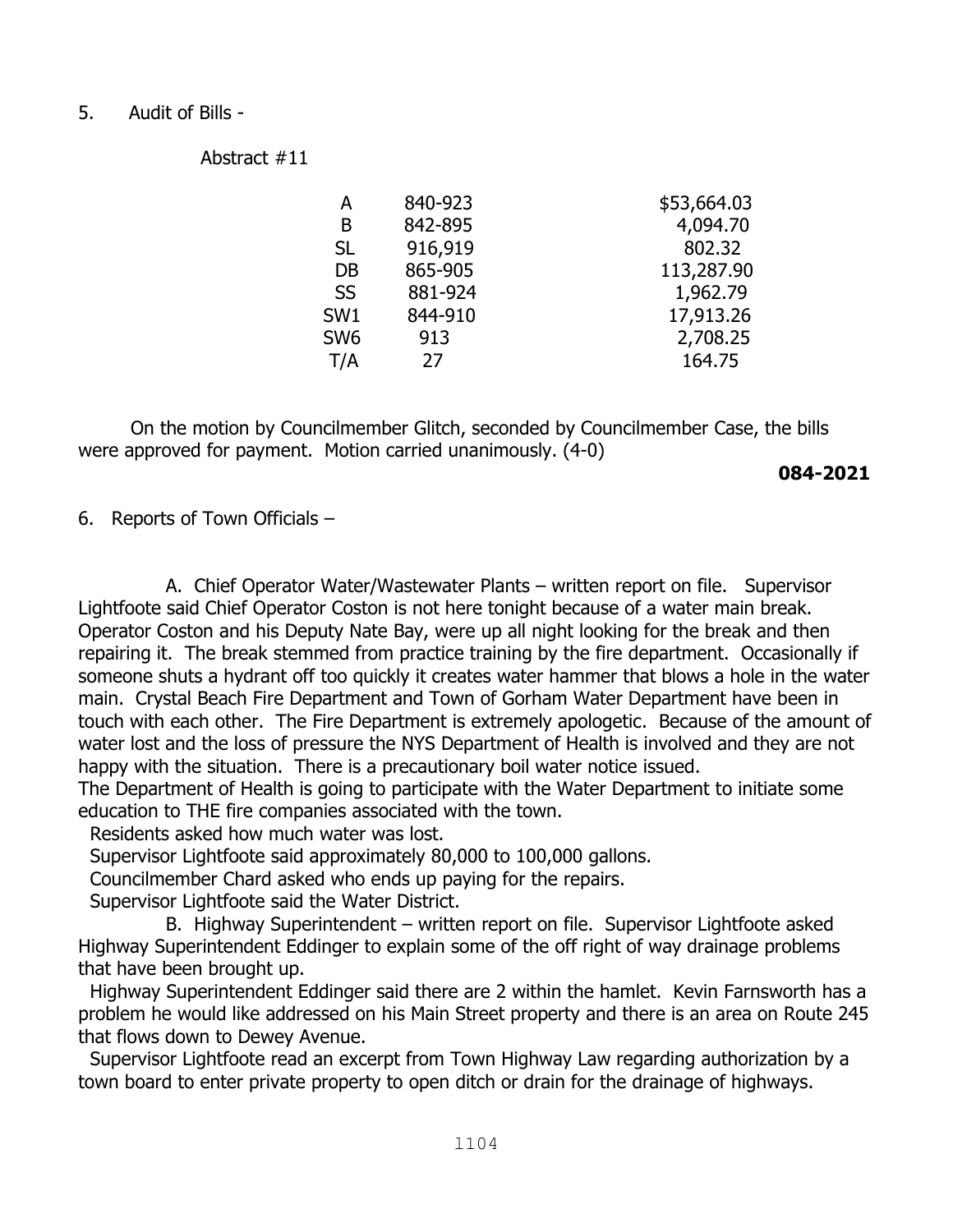Supervisor Lightfoote said what Superintendent Eddinger would like to know is if the Board feels there is significant benefit to the community, and not just to certain individuals, to be able to go out and do this work.

 The Board agreed, this is work that should be addressed by the town. It would include replacing pipe and old infrastructure. It is a good opportunity to fix drainage problems.

 Councilmembers suggest prior written permission from private property owners to enter their property to fix the drainage problems.

 C. Zoning/Building Officer – written report on file. The Town has to weigh in on the Planning Board being declared lead agency regarding Scenic Ridge Subdivision.

 Supervisor Lightfoote asked for votes for the Planning Board to be Lead Agency on the proposed Scenic Ridge Subdivision. Ayes- Lightfoote, Glitch, Case and Chard. Nays- 0 Motion carried unanimously. 4-0

**085-2021**

D. Assessor – written report on file.

- E. Town Clerk written report on file.
- F. Town Supervisor financial report on file.

Councilmember Glitch asked if non property tax distribution by County is the sales tax. Supervisor Lightfoote said sales tax is the largest part of it and real estate transfer tax is included in that.

 On the motion by Councilmember Chard, seconded by Councilmember Glitch, the reports of Town Officials were approved. Motion carried unanimously. (4-0)

**086-2021** 

7. Business -

a. 2022 Town Budget  $-$ 

Councilmember Chard would like to propose no increase in pay for the 5 members of the Town Board. Seconded by Councilmember Glitch, the board held discussion.

 Councilmember Chard said due to situations that are under our control, and some that are not, our town has had to create a tax and the least we could do, in an effort to save money, it's our responsibility to take care of the town if there is a way to save money it should start with us.

 Ayes - Glitch, Chard. Nays – Lightfoote, Case. (2-2). Motion failed.

# **087-2021**

 Councilmember Glitch made a motion that none of the elected officials get a raise in 2022. The motion was not seconded. Motion failed.

 Councilmember Glitch questioned a 7.5 to 9 percent increase in the budget lines for a particular position.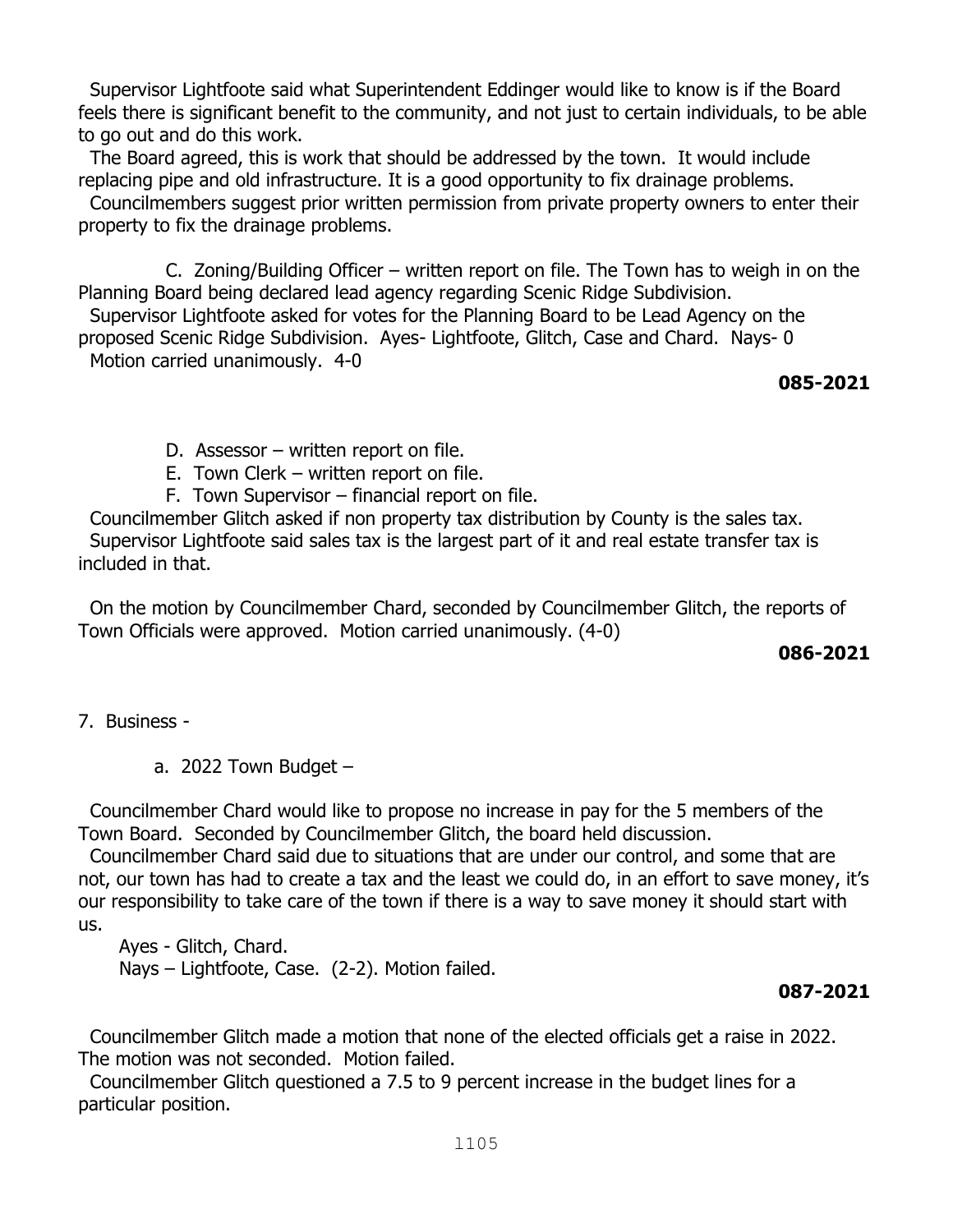Supervisor Lightfoote said to get with him in the morning to check the figures.

Councilmember Glitch had a few other questions that were answered.

Councilmember Glitch asked about real property tax, if that is the projected tax that was implemented in 2021. He asked for clarification on the figure. Councilmember Glitch said the tax was implemented because of the fear of the unknown last year. It is a significant increase. A lot of our fears have turned out to be inflated.

 Supervisor Lightfoote said he will look through his detailed figures to know the answer. The figure is a total of all funds and special districts. It is very close to 2021. He said he can break it all down later but it will take enough time we can't do it right now.

Councilmember Chard had a question that needs to be addressed in executive session.

 On the motion by Supervisor Lightfoote, seconded by Councilmember Case, to approve the preliminary budget and adopt the 2022 final budget. Motion carried. 3-1

 Ayes – Lightfoote, Case, Chard. Nays – Glitch.

## **088-2021**

 Town resident Sally Napolitano stated "You're going to adopt a final budget tonight?" Supervisor Lightfoote said yes.

 Mrs. Napolitano said I am really disappointed in the Board because there are a lot of unanswered questions. I'm going to say it in a different way. You came out with a town tax last year because of covid and the unknown of revenue you were going to have from county sales tax and Fred, you yourself said to me it was because of the revenue in the County, it was one of the best revenue generating counties in the State. You didn't need the money. This year you've already been told by the state it's going to be a good year. I had asked you for a list of where you have attempted to reduce costs to increase efficiencies you told me you would provide that and I've never seen the list. It's been almost a year."

 Supervisor Lightfoote said "I've still got that I will certainly do that. At the same time, you've got to remember I said we didn't need to do that, we could fully fund ourselves but we would gut our reserves, our fund balances. In order to maintain our fund balances we have to maintain the tax for this year. I thought we were going to be able to cut it quite drastically but looking at the increased costs we realize we need to maintain that same number as far as the budget goes."

 Mrs. Napolitano said "I asked this question last meeting, I don't have confidence in my Town Board, that they understand the budget, I think it was demonstrated again tonight. How you can approve and adopt something you don't fully understand leaves me a little concerned."

 Supervisor Lightfoote said "You're welcome to your opinion. I will say the Board has had 2 months to review, go over, ask questions, make comments."

On the motion by Supervisor Lightfoote, seconded by Councilmember Case, to approve Special District budgets. Motion carried 3-1.

> Ayes – Lightfoote, Case, Chard Nays – Glitch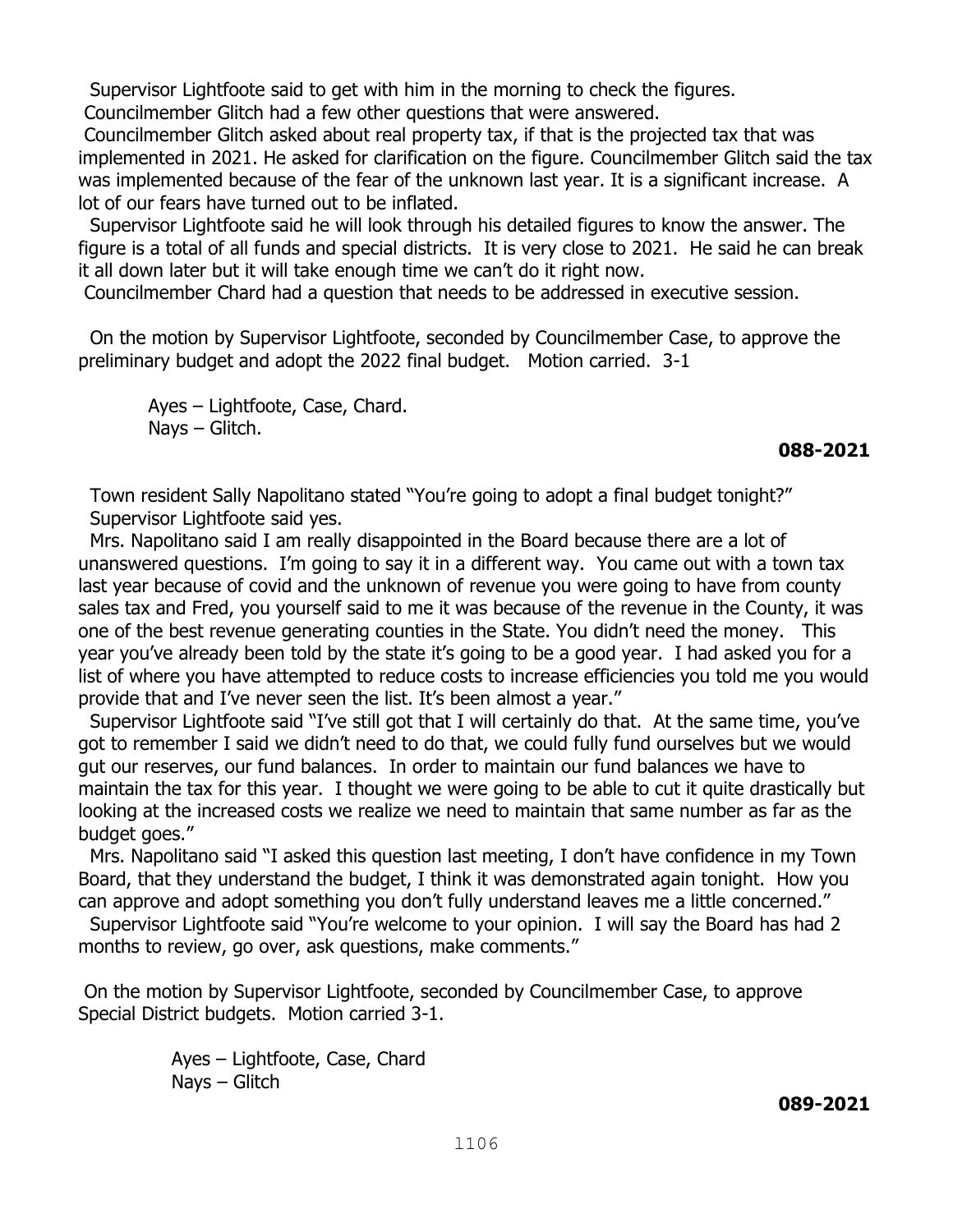b. Wastewater Treatment Plant Improvement Project – SEQR Resolution for the Wastewater Treatment Plant Improvement Project.

# **TOWN OF GORHAM RESOLUTION # 25-2021 WWTP SEQR DETERMINATION**

 **WHEREAS**, the Town of Gorham Town Board (hereinafter referred to as "Town Board") has determined the above referenced Action to be a Type 1 Action pursuant to Part 617 of the State Environmental Quality Review (SEQR) Regulations; and

**WHEREAS**, the Town Board has reviewed and accepted the completed Full Environmental Assessment Form Parts 1, 2, and 3 including the supporting information on the Action prepared by the MRB Group (hereinafter referred to as "Town Engineer"); and

**WHEREAS**, the Town Board has completed the coordinated review and public comment period provided for under the SEQR Regulations; and

**WHEREAS**, the Town Board has designated itself as lead agency under the SEQR Regulations for making the determination of significance upon said action on a separate resolution at the November 10, 2021 meeting; and

**WHEREAS**, the Town Board has given consideration to the criteria for determining significance as set forth in Section 617.7(c) (1) of the SEQR Regulations and the information contained in Full Environmental Assessment Form Parts 1, 2, and 3.

**NOW THEREFORE BE IT RESOLVED**, that said Action **WILL NOT** result in any significant adverse environmental impacts based on the review of the Full Environmental Assessment Form; and

**BE IT FINALLY RESOLVED** that the Town Board does hereby make a Determination of Non-Significance on said Action, and the Town Supervisor is hereby directed to sign the Full Environmental Assessment Form (EAF) Part 3, the Negative Declaration, as evidence of the Town Board determination of environmental non-significance.

Motion made by Member: Supervisor Lightfoote Seconded by Member: William Glitch

I, Darby L. Perrotte, Town Clerk of the Town of Gorham do hereby certify that the Town Board of the Town of Gorham duly adopted the aforementioned resolution on November 10, 2021, by the following vote:

| <b>Aye</b> | <b>Nay</b> |
|------------|------------|
|            |            |
|            |            |
|            |            |
| absent     |            |
|            |            |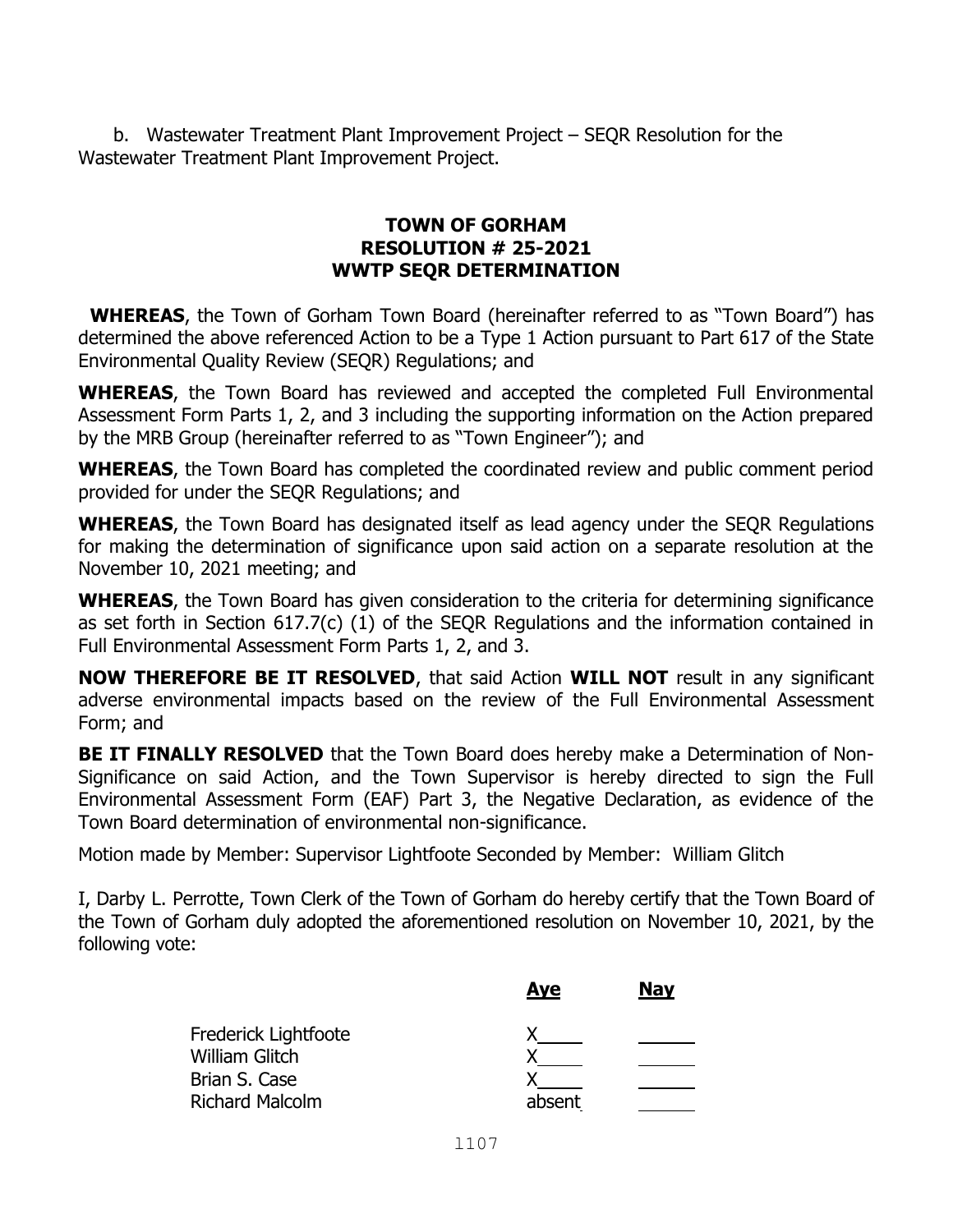Councilmember Chard offered the following resolution and called for adoption. Seconded by Councilmember Glitch the resolution was unanimously adopted. (4-0)

**090-2021**

#### **TOWN OF GORHAM RESOLUTION # 26- 2021 APPROVING PROPOSED IMPROVEMENTS TO GORHAM SEWER DISTRICT #1**

**WHEREAS**, the Town Engineer has prepared a map and plan and estimate of the cost for improvements to the Gorham Sewer District #1, being the installation and implementation of the TrojanUV3000Plus™ ultraviolet disinfection system to enable the Gorham Sewer District #1 to implement effluent disinfection at the wastewater treatment plant; and

**WHEREAS,** the plan shows the estimated costs of these improvements to be \$900,000.00, such estimated costs to be the responsibility of Gorham Sewer District #1. The Town intends to apply for a DEC grant administered through its Water Quality Improvement Project (WQIP) program to pay for part of the cost of these improvements. Any remaining amount owing for these improvements will be borrowed from the EFC and financed and repaid by the owners of property within the Gorham Sewer District #1.

**WHEREAS**, the Town Board of the Town of Gorham duly adopted a resolution on October 27, 2021, calling a public hearing to consider said proposed improvements and estimate of expense, to be held at the Gorham Town Hall, 4736 South Street, Gorham, New York, on November 10, 2021 at 7:00 p.m.; and

**WHEREAS**, notice of said public hearing was duly published and posted in the manner provided by law and proof thereof has been submitted to the Town Board; and

**WHEREAS**, said public hearing was duly held at the time and place aforesaid, at which all persons interested were duly heard; and

**WHEREAS**, the Town Board has duly considered all of the evidence given at such public hearing; and

WHEREAS, pursuant to part 617 of the implementing regulations pertaining to Article 8 (State Environmental Quality Review Act) of the Environmental Conservation Law it has been determined by the Town Board that approval of these improvements to Gorham Sewer District #1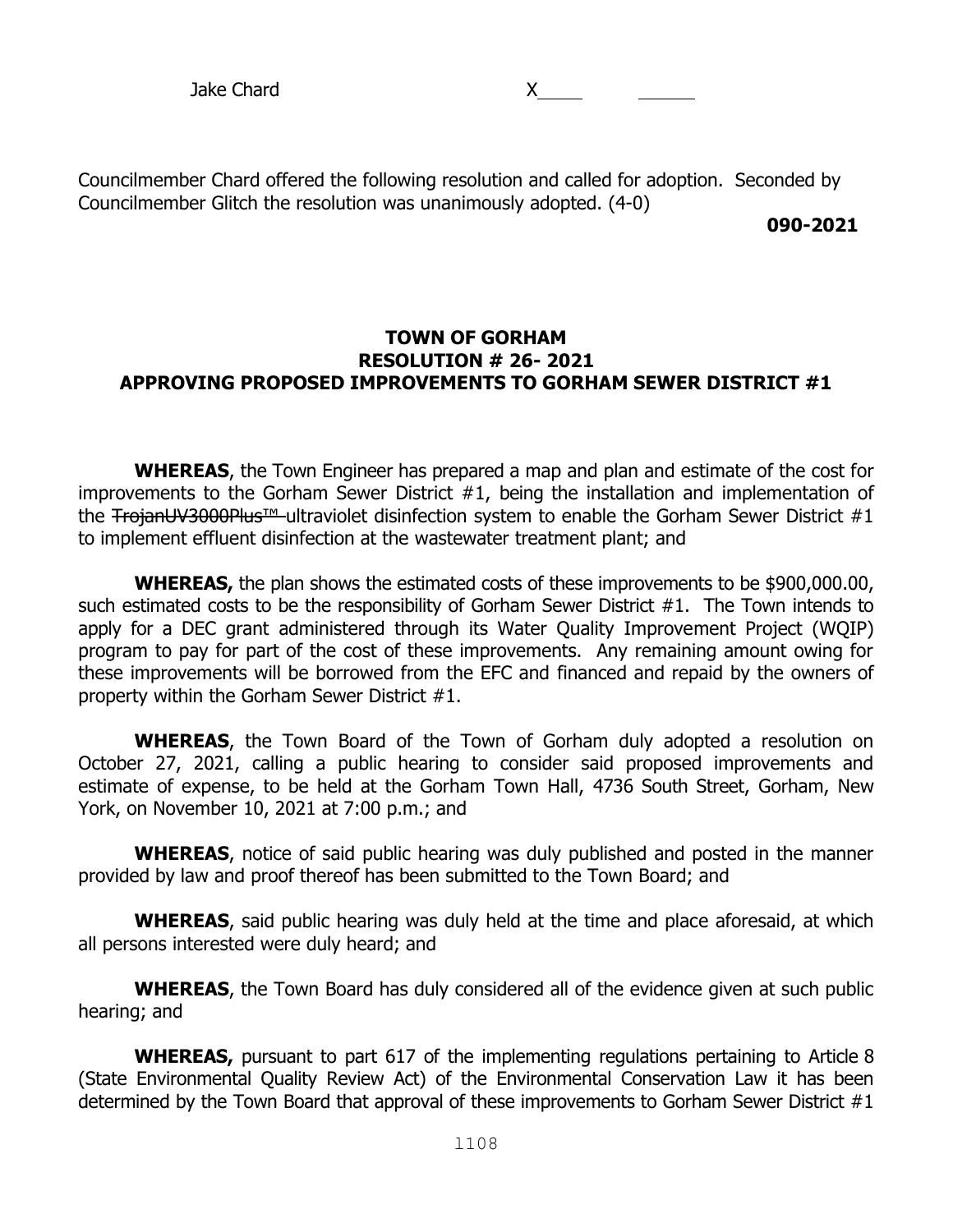would not have a significant effect upon the environment and could be processed by other applicable governmental agencies without further regard to SEQR.

**NOW, THEREFORE, BE IT RESOLVED**, by the Town Board of the Town of Gorham that, based upon the evidence given at the aforesaid public hearing and its review of the environmental assessment form and findings based thereon, it is hereby found and determined to be in the public interest to provide for the aforesaid improvements of the facilities of Gorham Sewer District #1 in the Town of Gorham, as described in the preambles hereof, at an estimated cost of \$900,000.00, and the same is hereby authorized.

I, Darby L. Perrotte, Town Clerk of the Town of Gorham, do hereby certify that the aforementioned resolution was adopted by the Town Board of the Town of Gorham on November 10, 2021 by the following vote:

|                        | <b>Aye</b> | <b>Nay</b> |
|------------------------|------------|------------|
| Frederick Lightfoote   |            |            |
| <b>William Glitch</b>  |            |            |
| Brian S. Case          |            |            |
| <b>Richard Malcolm</b> | absent     |            |
| Jake Chard             |            |            |
|                        |            |            |

 Councilmember Glitch offered the following resolution and called for adoption. Seconded by Councilmember Chard the resolution was unanimously adopted.

**091-2021**

# **TOWN OF GORHAM RESOLUTION #27- 2021 BOND RESOLUTION**

# EXTRACT OF MINUTES OF MEETING OF THE TOWN BOARD ADOPTING BOND RESOLUTION

At a meeting of the Town Board of the Town of Gorham, Ontario County, New York, held at the Town Offices in Gorham, New York, on the  $10<sup>th</sup>$  day of November, 2021:

PRESENT: Supervisor Frederick Lightfoote Councilmember William Glitch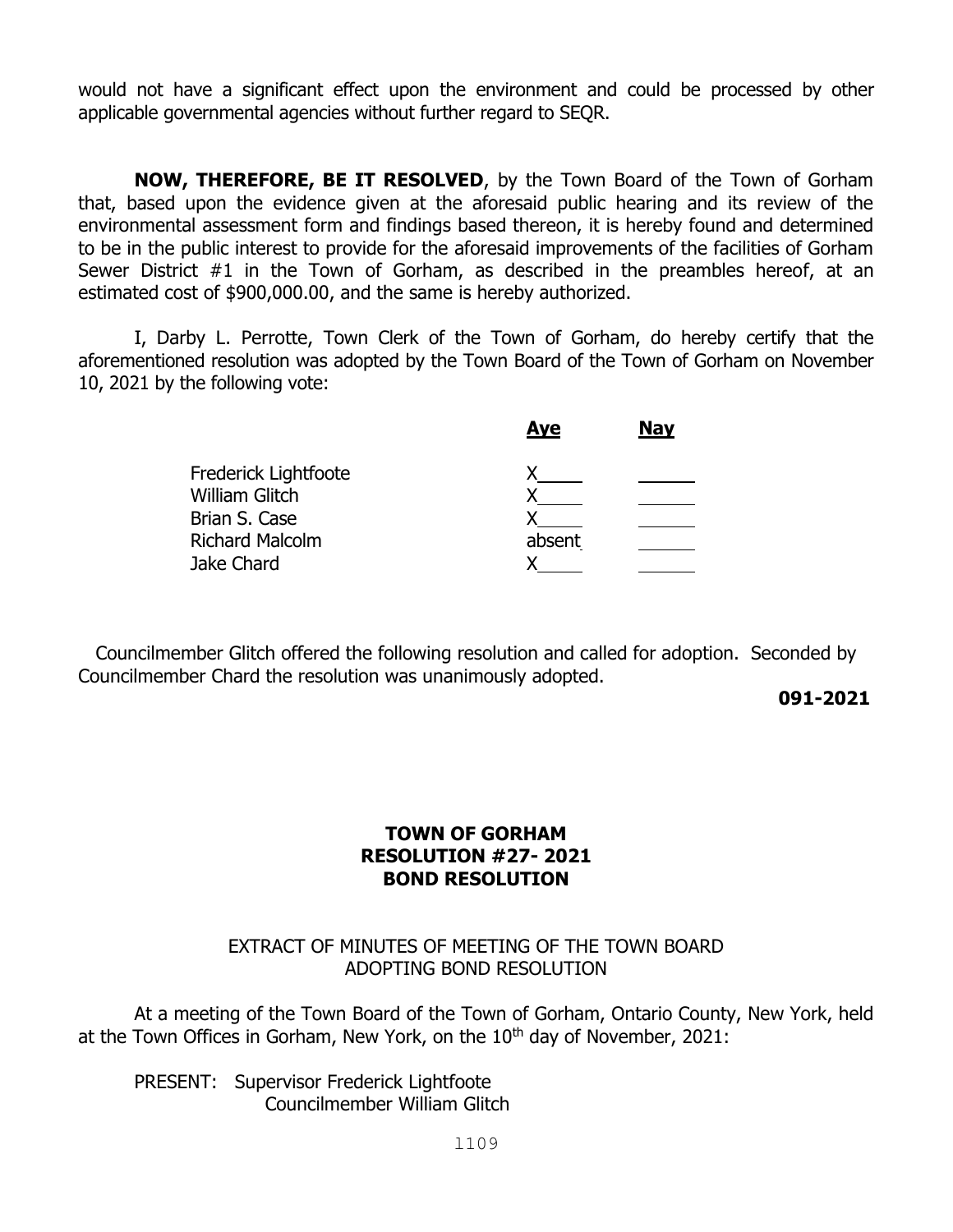Councilmember Brian S. Case Councilmember Jake Chard

#### ABSENT: Councilmember Richard Malcolm

Councilmember Glitch presented the following resolution and duly moved that it be adopted and was seconded by Councilmember Case:

> BOND RESOLUTION DATED NOVEMBER 10, 2021 OF THE TOWN BOARD OF THE TOWN OF GORHAM, NEW YORK, AUTHORIZING GENERAL OBLIGATION SERIAL BONDS TO FINANCE SEWER SYSTEM CAPITAL IMPROVEMENTS WITHIN THE TOWN, AUTHORIZING THE ISSUANCE OF BOND ANTICIPATION NOTES IN CONTEMPLATION THEREOF, THE EXPENDITURE OF SUMS FOR SUCH PURPOSE, AND DETERMINING OTHER MATTERS IN CONNECTION THEREWITH.

WHEREAS, the Town of Gorham Sewer District #1 is a sewer District of the Town of Gorham, New York, duly established by the Town Board pursuant to the Town Law and, pursuant to a resolution adopted on November 10, 2021, the Town has duly authorized additional facilities therein pursuant to §202-b of the Town Law; and

WHEREAS, the Town, acting as lead agency under the State Environmental Quality Review Act and the applicable regulations promulgated thereunder ("SEQRA"), has completed its environmental review and, on November 10, 2021, has duly adopted a negative declaration and has determined that the implementation of the type I action as proposed will not result in any significant adverse environmental impacts; now therefore, be it

RESOLVED BY THE TOWN BOARD OF THE TOWN OF GORHAM, NEW YORK (hereinafter referred to as the "Town"), by the favorable vote of not less than two-thirds of all of the members of such Board, as follows:

Section 1. The Town of Gorham shall undertake certain capital improvements consisting of the acquisition and construction of sewer improvements for the Town of Gorham, to include the installation and implementation of an ultraviolet disinfection system to enable the Gorham Sewer District #1 to implement effluent disinfection at the wastewater treatment plant, and the acquisition of land or rights in land necessary therefor, if any, and the acquisition of original furnishings, equipment, machinery or apparatus, or the replacement of such equipment, machinery or apparatus, and other incidental improvements that may be required in connection therewith for such construction and district use (hereinafter referred to as "purpose"), and general obligation serial bonds in an aggregate principal amount not to exceed \$900,000 of the Town are hereby authorized to be issued to finance said purpose, and bond anticipation notes in anticipation thereof (and renewals thereof) of the Town are hereby authorized to be issued to finance said purpose.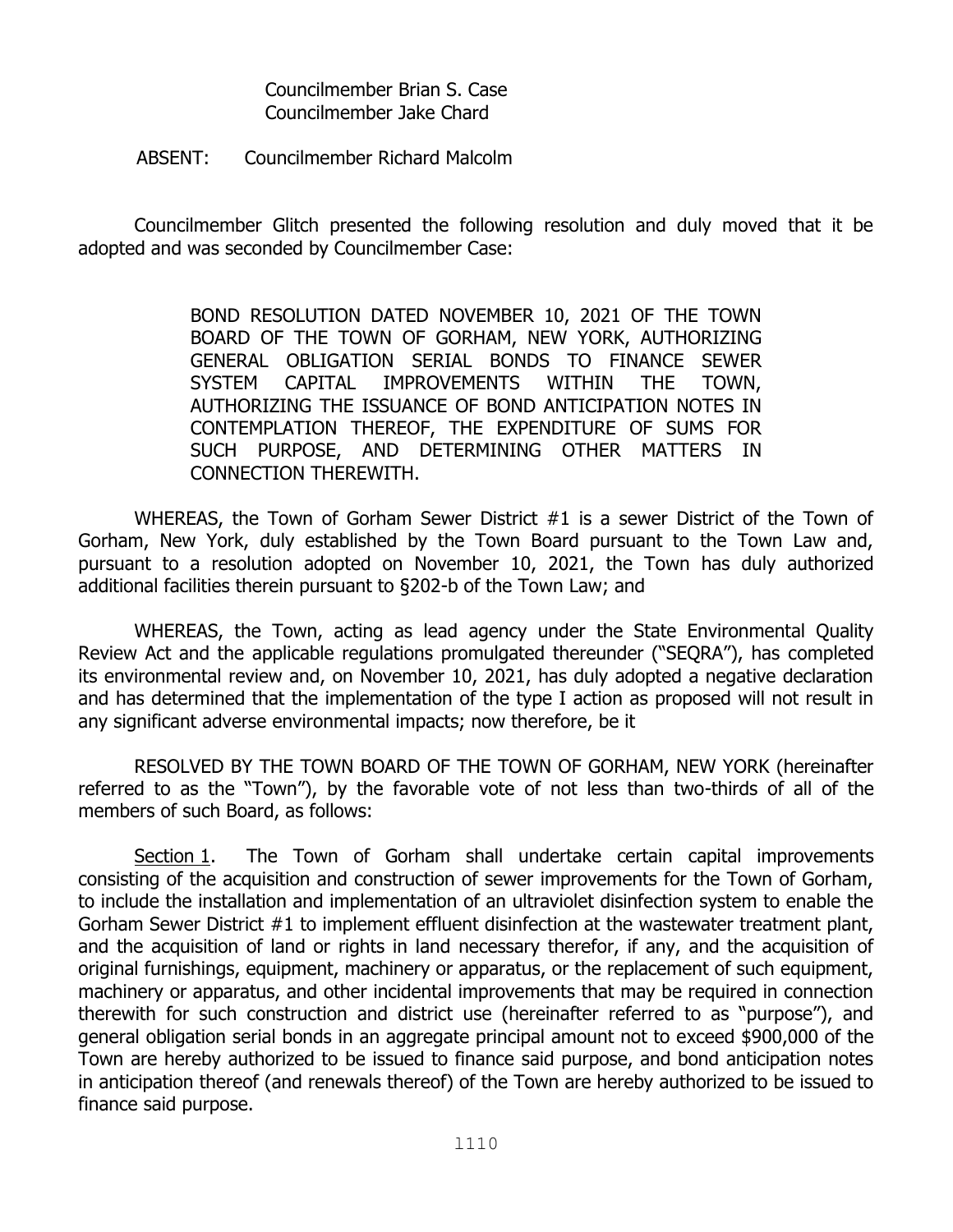Section 2. The estimated maximum aggregate cost to the Town of Gorham of said purpose, which may include preliminary costs and costs incidental thereto and costs of the financing thereof, is estimated to be \$900,000, and said amount is hereby appropriated therefor. The plan for financing of said purpose is to provide all of such maximum cost by issuance of bonds or bond anticipation notes as herein authorized, to be offset and reduced dollar for dollar by the amount of grants received, if any.

Section 3. It is hereby determined and declared that (a) said purpose is one of the class of objects or purposes described in Subdivision 4 of Paragraph (a) of Section 11.00 of the Local Finance Law, and that the period of probable usefulness of said purpose is thirty (30) years, (b) the proposed maximum maturity of said bonds authorized by this resolution will be in excess of five years, (c) current funds required to be provided prior to the issuance of the bonds or notes herein authorized, pursuant to Section 107.00 of the Local Finance Law, to the extent applicable, if any, will be provided, (d) the notes herein authorized are issued in anticipation of bonds for an assessable improvement, and (e) there are presently no outstanding bond anticipation notes issued in anticipation of the sale of said bonds.

Section 4. The bonds and notes authorized by this resolution shall contain the recital of validity prescribed in Section 52.00 of the Local Finance Law and such bonds and notes shall be general obligations of the Town and all the taxable real property in the Town is subject to the levy of ad valorem taxes to pay the principal thereof, and interest thereon, without limitation as to rate or amount, subject to applicable statutory limitations, if any, sufficient to pay the principal of and interest on said bonds and notes.

Section 5. It is hereby determined and declared that the Town reasonably expects to reimburse the general fund, or such other fund as may be utilized, not to exceed the maximum amount authorized herein, from the proceeds of the obligations authorized hereby for expenditures, if any, from such fund that may be made for the purpose prior to the date of the issuance of such obligations. This is a declaration of official intent under Treasury Regulation §1.150-2.

Section  $6.$  The power to further authorize the sale, issuance and delivery of said bonds and notes and to prescribe the terms, form and contents of said bonds and notes, including, without limitation, the consolidation with other issues, the determination to issue bonds with substantially level or declining annual debt service, all contracts for, and determinations with respect to, credit or liquidity enhancements, if any, and to sell and deliver said bonds and notes, subject to the provisions of this resolution and the provisions of the Local Finance Law, including without limitation, the authority to determine whether to accept bids electronically to the extent allowed by the Local Finance Law, and the power to contract and issue indebtedness pursuant to §169.00 of the Local Finance Law, if applicable, is hereby delegated to the Town Supervisor, the Town's chief fiscal officer. The Town Supervisor and the Town Clerk or Deputy Clerk are hereby authorized to sign by manual or facsimile signature and attest any bonds and notes issued pursuant to this resolution, and are hereby authorized to affix to such bonds and notes the corporate seal of the Town of Gorham.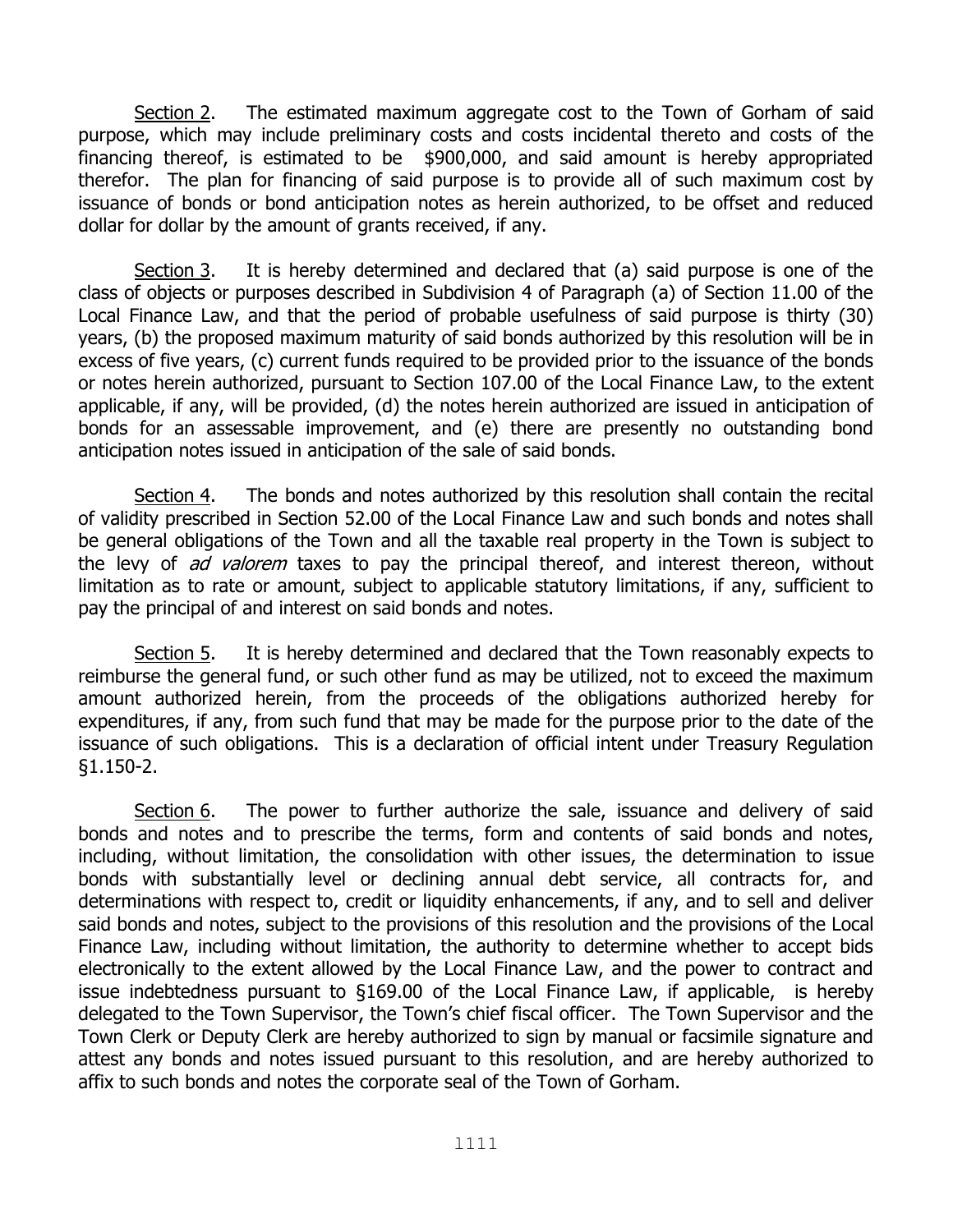Section 7. The faith and credit of the Town of Gorham, New York, are hereby irrevocably pledged for the payment of the principal of and interest on such bonds and notes as the same respectively become due and payable. Such bonds and notes shall be payable from a levy on real property in such district benefitted or user charges therefor, in the manner provided by law, but if not paid from such source, all the taxable real property in the Town is subject to the levy of *ad valorem* taxes to pay the principal thereof, and interest thereon, without limitation as to rate or amount, subject to applicable statutory limitations, if any, sufficient to pay the principal of and interest on said bonds and notes. An annual appropriation shall be made in each year sufficient to pay the principal of and interest on such obligations becoming due and payable in such year.

Section 8. This resolution, or a summary hereof, shall be published in full by the Town Clerk of the Town of Gorham together with a notice in substantially the form prescribed by Section 81.00 of said Local Finance Law, and such publication shall be in each official newspaper of the Town, in the manner prescribed by law. The validity of said bonds or of any bond anticipation notes issued in anticipation of the sale of said bonds may be contested only if such obligations are authorized for an object or purpose for which said Town is not authorized to expend money, or the provisions of law which should be complied with, at the date of publication of this resolution are not substantially complied with, and an action, suit or proceeding contesting such validity is commenced within twenty (20) days after the date of such publication; or if said obligations are authorized in violation of the provisions of the Constitution.

Section 9. This resolution shall take effect immediately upon its adoption.

The motion having been duly seconded, it was adopted and the following votes were cast:

AYES - 4 Lightfoote, Glitch, Case, Chard NAYS - 0

Councilmember Glitch offered the following resolution and called for adoption. Seconded by Councilmember Chard the resolution was unanimously adopted.

 **092-2021**

# **TOWN OF GORHAM RESOLUTION # 30-2021 CLEAN WATER GRANT APPLICATION**

l112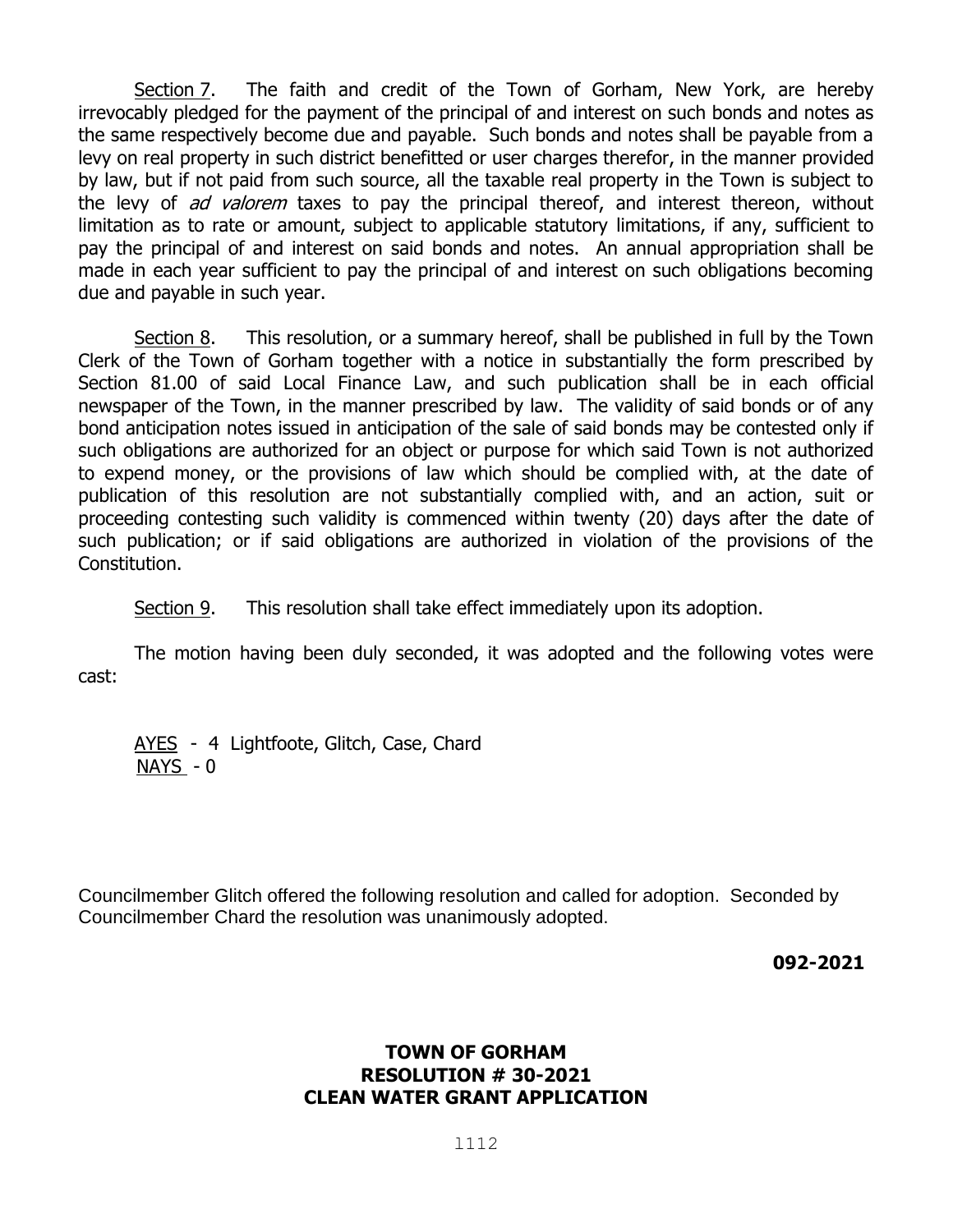WHEREAS, the Town of Gorham (Town) supports the submission of a New York State Water Infrastructure Improvement Act (WIIA) application, on behalf of the Town, for upgrades to the Marsh Creek Wastewater Treatment Plant (WWTP), hereinafter referred to as the "Project"; and

**WHEREAS**, the New York State Environmental Facilities Corporation (EFC) administers grants to assist municipalities in funding water quality infrastructure projects that protect public health and improve water quality; and

**WHEREAS**, an Engineering Report, entitled "Preliminary Engineering Report for the Town of Gorham Wastewater Treatment Plan Effluent Disinfection Improvements", recommends implementing the Project to help improve water quality and protect public health: and

**WHEREAS**, the Gorham Town Board passed a bond resolution (the "Bond Resolution"), authorizing the borrowing of up to \$900,000 for implementation of the Project.

NOW, THERFORE BE IT RESOLVED, that the Gorham Town Board identifies the Town Supervisor as the authorized representative of the Town to submit the WIIA application on behalf of the Town and execute all associated documents relative to and as required for the WIIA application, including the funding agreement and financial application, as applicable; and

BE IT FURTHER RESOLVED, that the Town Board authorizes the undertaking of this WWTP Disinfection Improvement project with a maximum total project cost of up to \$900,000, including expenditures necessary to meet any required local match, including any cash and/or in-kind services; and

BE IT FURTHER RESOLVED, that the Town shall provide local matching funds totaling at least 75% of the Project Costs in the form of in-kind services or cash contributions appropriated and obligated through State Revolving Fund (SRF) or other approved financing or funds, in accordance with the Bond Resolution; and

BE IT FURTHER RESOLVED that the Gorham Town Board supports the Project and submission of the 2021 WIIA grant application on behalf of the Town to improve water auality and protect public health.

I, Darby L. Perrotte, Town Clerk of the Town of Gorham, do hereby certify that the aforementioned resolution was adopted by the Town Board of the Town of Gorham on November 10, 2021 by the following vote:

|                        | <b>Aye</b> | <b>Nay</b> |
|------------------------|------------|------------|
| Frederick Lightfoote   |            |            |
| <b>William Glitch</b>  |            |            |
| Brian S. Case          |            |            |
| <b>Richard Malcolm</b> | absent     |            |
| Jake Chard             |            |            |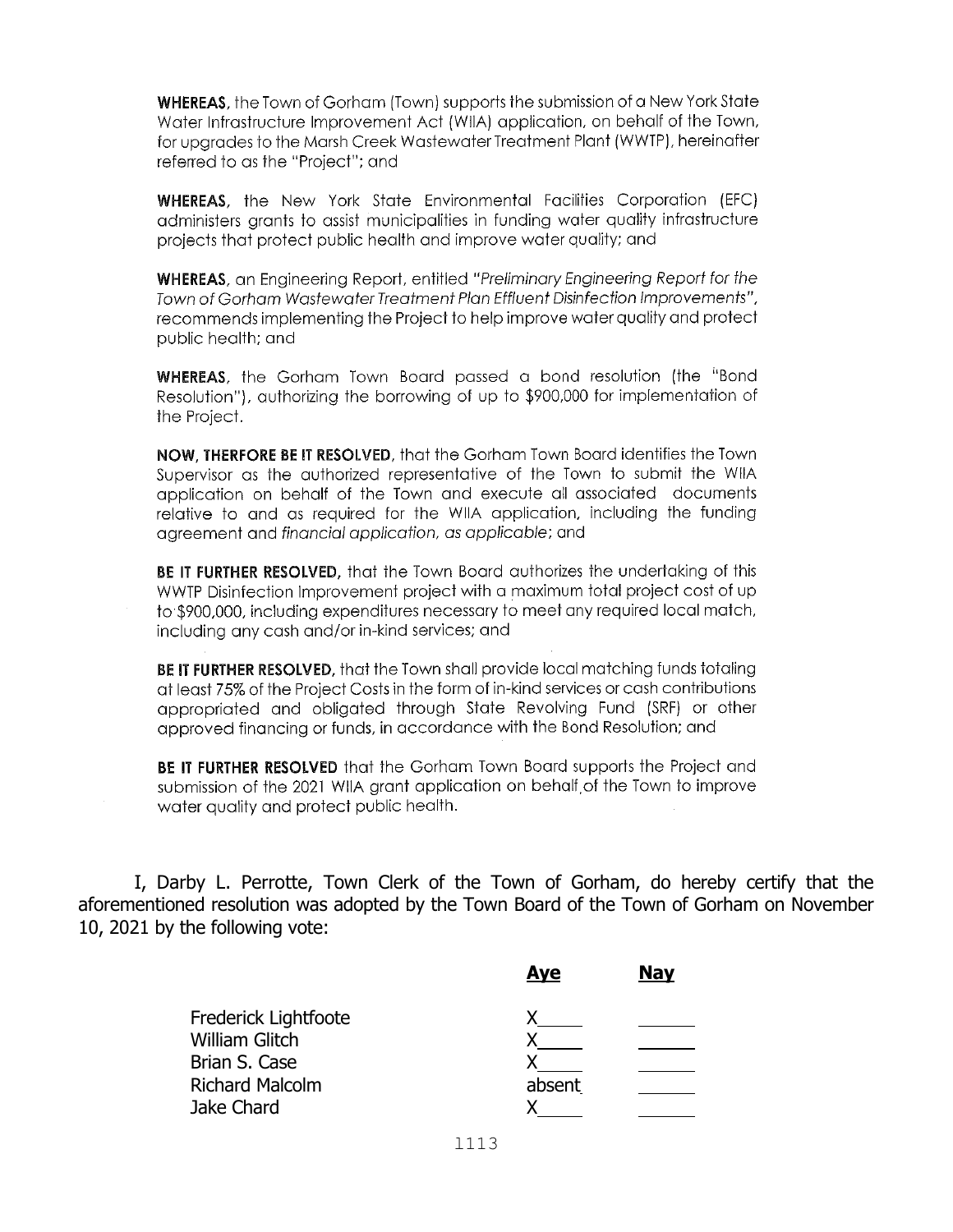c. Water Treatment Plant Improvement Project-

 Councilmember Glitch offered the following resolution and called for adoption. Seconded by Councilmember Case the resolution was unanimously adopted.

 **093-2021**

## **TOWN OF GORHAM RESOLUTION #28 2021 WTPI SCHEDULE PUBLIC HEARING**

# **RESOLUTION AUTHORIZING SCHEDULING OF PUBLIC HEARING TO CONSIDER PROPOSED IMPROVEMENTS TO GORHAM WATER DISTRICT #1**

**WHEREAS**, the Town Board of the Town of Gorham, after due deliberation, finds it in the best interests of the Town to schedule a public hearing, pursuant to § 202-b of the NYS Town Law, to solicit public comment upon proposed improvements to the Town Water Treatment Plant, which is owned and operated by the Gorham Water District #1; and

**WHEREAS,** the Town Engineer has prepared a map and plan showing the proposed improvements being the construction of an ultrafiltration plant that would consist of the construction of a new Filter Building and an Equalization Tank of various sizes and which would replace the existing DE filters and UV system; and

**WHEREAS,** the plan shows the estimated costs of these improvements to be \$7,970,000.00, such estimated costs to be the responsibility of Gorham Water District #1. The Town intends to apply for a NYSEFC grant administered through its NYS Water Infrastructure Improvement Act (WIIA) program to pay for part of the cost of these improvements. Any remaining amount owing for these improvements will be borrowed from the Drinking Water State Revolving Fund and financed and repaid by the owners of property within the Gorham Water District #1.

**NOW, THEREFORE**, **BE IT RESOLVED**, that the Town Clerk be, and she hereby is, directed to schedule a public hearing, to be held on November 22, 2021, at 9:00 a.m. at the Gorham Town Hall, 4736 South Street, Gorham, New York; and be it further

**RESOLVED**, that the Town Clerk, be and hereby is, directed to forward to the official newspapers of the Town a Notice of Public Hearing in the form substantially the same as that attached hereto as Exhibit "1", such notice to be published not less than ten nor more than twenty days before the day set herein for the public hearing; and be it further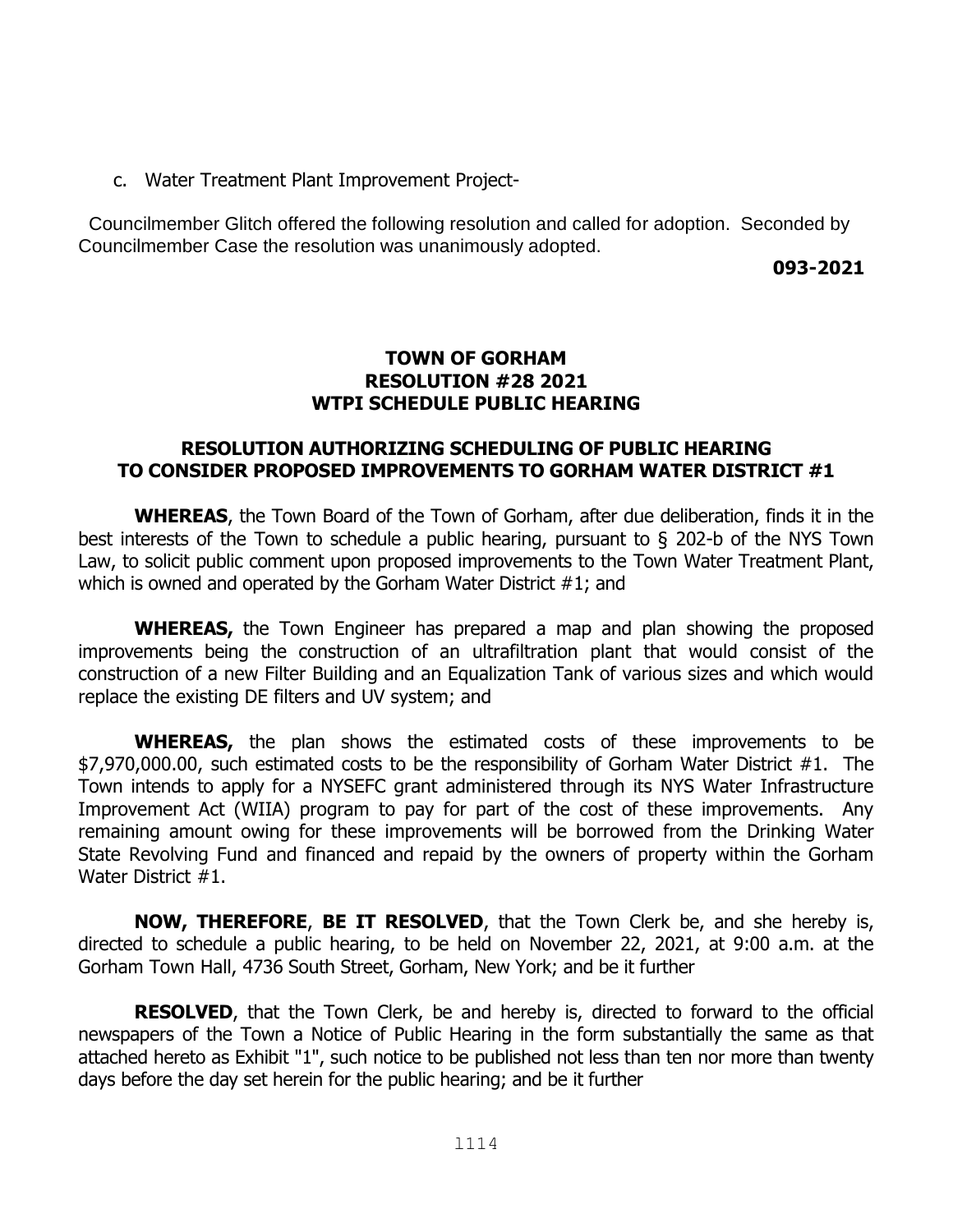**RESOLVED**, that the Town Clerk be, and she hereby is, directed to post a copy of the Notice of Public Hearing on the Town of Gorham sign board, not less than ten nor more than twenty days before the day set herein for the public hearing.

I, Darby L. Perrotte, Town Clerk of the Town of Gorham do hereby certify that the aforementioned resolution was adopted by the Town Board of the Town of Gorham on November 10, 2021, by the following vote:

|                        | <b>Aye</b> | <b>Nay</b> |
|------------------------|------------|------------|
| Frederick Lightfoote   |            |            |
| <b>William Glitch</b>  |            |            |
| Brian S. Case          |            |            |
| <b>Richard Malcolm</b> | absent     |            |
| Jake Chard             |            |            |
|                        |            |            |

Supervisor Lightfoote offered the following resolution and called for adoption. Seconded by Councilmember Case the resolution was unanimously adopted.

**094-2021**

# **TOWN OF GORHAM RESOLUTION # 31-2021 DRINKING WATER GRANT APPLICATION**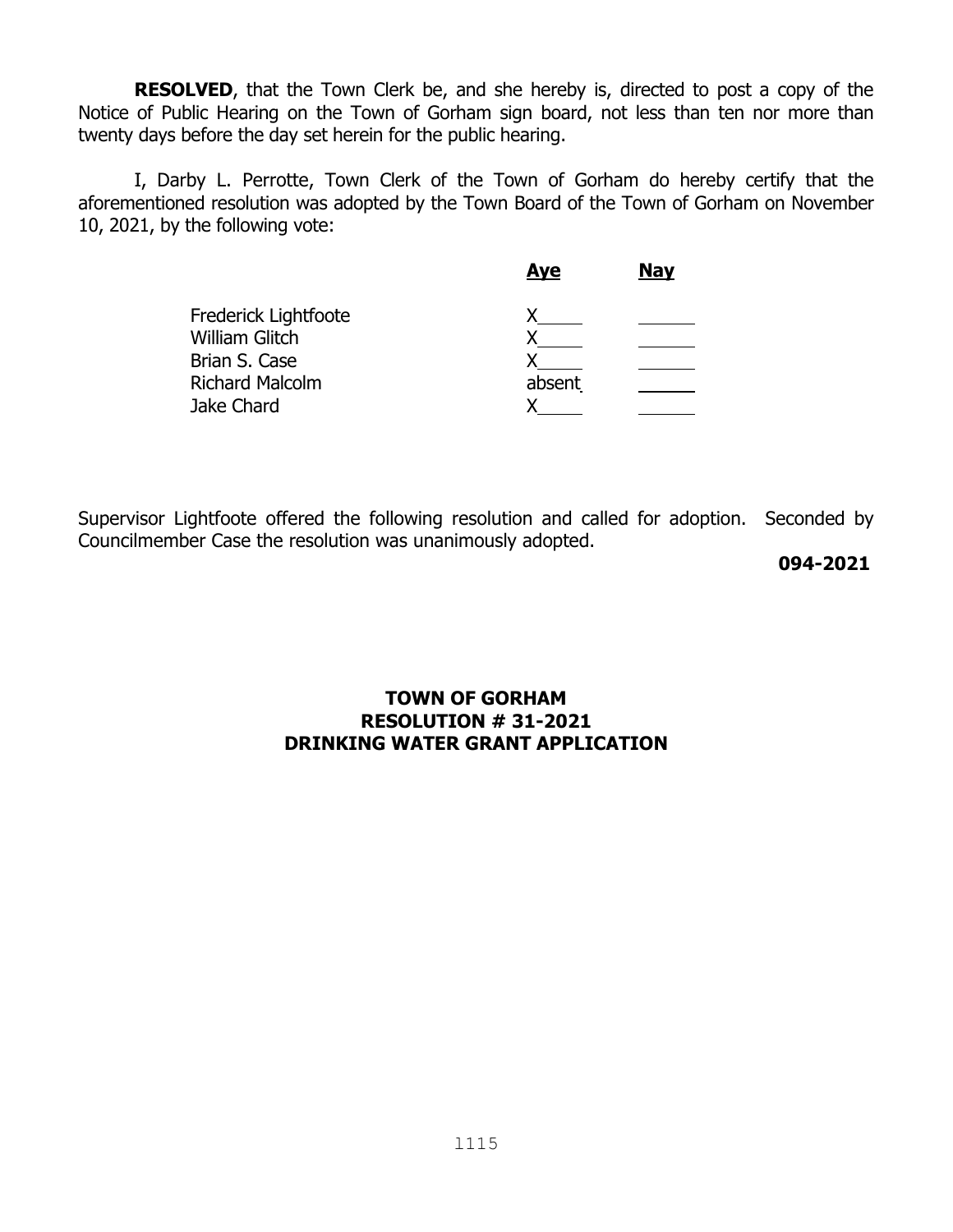**WHEREAS.** the Town of Gorham Town Board supports the submission of a New York State Water Infrastructure Improvement Act (WIIA) grant application, on behalf of the Town for a drinking water project to protect public health and improve water auality of the water system; and

**WHEREAS,** the New York State Environmental Facilities Corporation (EFC) administers arants to assist municipalities in funding water infrastructure projects that improve water quality and/or protect public health; and

**WHEREAS**, an Engineering Report, entitled "Preliminary Engineering Report for the Town of Gorham Water Treatment Plant Improvements", recommends implementing the Project to help improve water quality and protect public health: and

**WHEREAS**, the Town Board passed a bond resolution (the "Bond Resolution"), authorizing the borrowing of up to \$7,970,000 for implementation of the Project.

NOW. THERFORE BE IT RESOLVED, that the Town Board identifies the Town Supervisor as the authorized representative of the Town to submit the WIIA application on behalf of the Town and execute all associated documents relative to and as required for the WIIA application, including the funding agreement and financial application, as applicable; and

BE IT FURTHER RESOLVED. that the Town Board authorizes the undertaking of this water system improvement project with a maximum total project cost of up to \$7,970,000 including expenditures necessary to meet any required local match, including any cash and/or in-kind services; and

BE IT FURTHER RESOLVED, that the Town shall provide local matching funds totaling at least 40% of the Project Costs in the form of in-kind services or cash contributions appropriated and obligated through State Revolving Fund (SRF) or other approved financing or funds, in accordance with the Bond Resolution; and

BE IT FURTHER RESOLVED that the Town of Gorham Board of Ontario County recognizes and fully supports this water system improvement project as well as the submission of the WIIA grant application on behalf of the Town to improve water quality and protect public health.

I, Darby L. Perrotte, Town Clerk of the Town of Gorham, do hereby certify that the aforementioned resolution was adopted by the Town Board of the Town of Gorham on November 10, 2021 by the following vote:

|                                               |      | <b>Aye</b> | <b>Nay</b> |
|-----------------------------------------------|------|------------|------------|
| Frederick Lightfoote<br><b>William Glitch</b> |      |            |            |
|                                               | 1116 |            |            |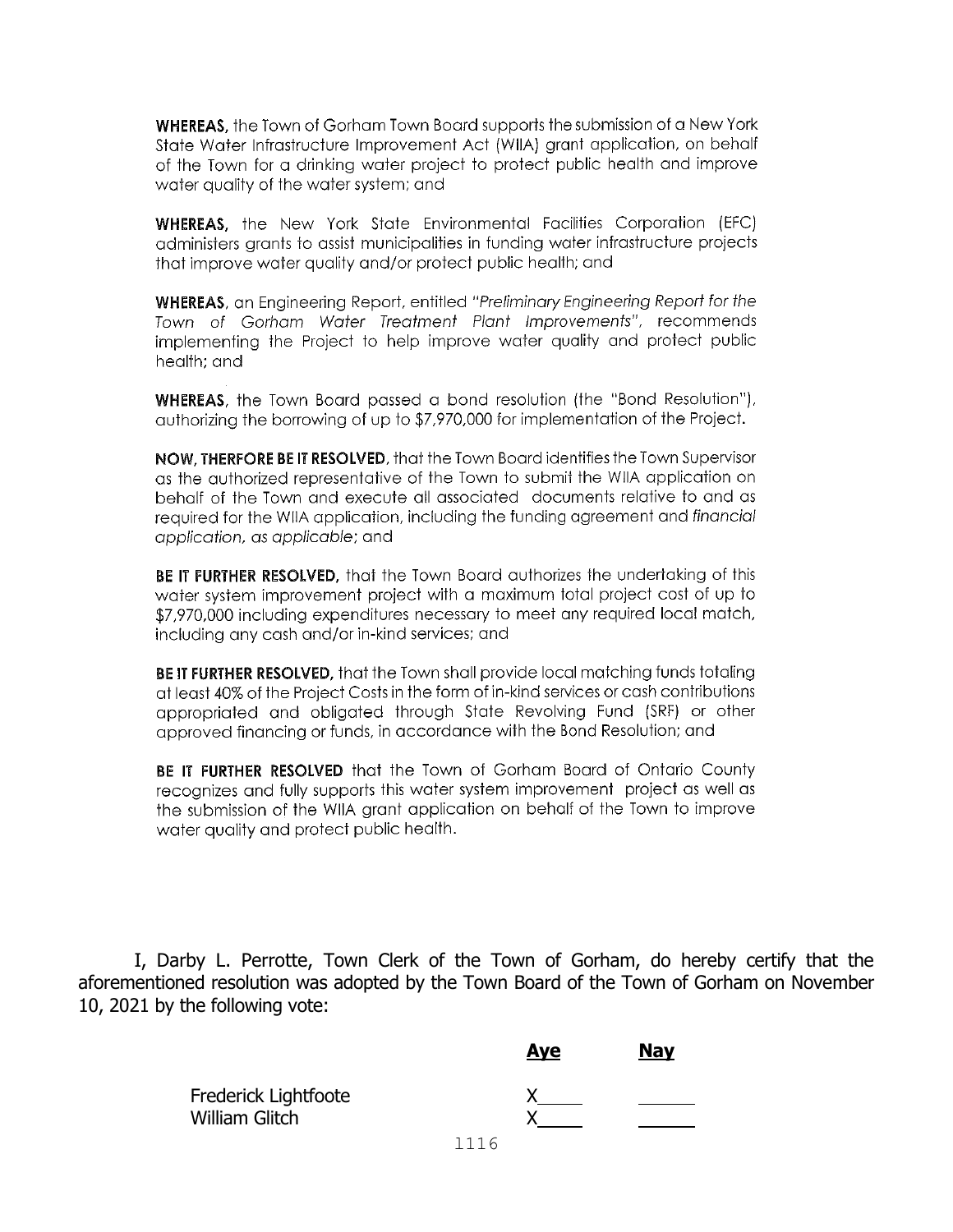| Brian S. Case          |        |  |
|------------------------|--------|--|
| <b>Richard Malcolm</b> | absent |  |
| Jake Chard             |        |  |

 d. Opt In/Opt Out to allow Recreational Marijuana dispensaries in the Town of Gorham. The Board, along with residents, held discussion.

 Annie St. George, County Road 11 resident, had some points for the Board to consider. She said as a resident and business owner in the Town of Gorham, she is hopeful that the Town Board will designate certain areas within the town for dispensaries instead of opting out completely.

 Mrs. St. George said probably everyone in the room, as well as those joining the meeting via zoom, has a personal opinion regarding the use of marijuana. She said people use cannabis for many reasons, it's not just to get stoned. Instead of grabbing a glass of wine someone might enjoy an edible to help them relax after a long day. They may use cannabis for pain relief. These are people from all walks of life, poor, middle class, rich all different ages. Mrs. St. George said New York State is making very certain that adult use of marijuana, in any capacity, is highly regulated.

 Mrs. St. George said, as a Board, to consider if you opt in you still have full control. Anyone interested in obtaining a cannabis retail license has to approach the Town Clerk to give notice. The Board convenes to determine whether or not to recommend, or not recommend, that person for obtaining a license. Going over pros and cons she said the town itself would receive 3 percent of gross sales. Which may help reduce taxes. You would have consumer protection and quality control. Opening up one of these stores is not an easy endeavor, there is a lot of responsibility involved. She said if you have ever been in a retail dispensary, they are like a Boutique. It is not cheap.

 Mrs. St. George would like to see the town designate certain areas instead of totally opting out.

 Code Enforcement Officer Morse asked if the town opts out is there still the availability for someone in the municipality to petition the State to still get their license.

 Mrs. St. George said it would done by petition, similar to when a town is a dry town. It would be on the ballot in November and put in the hands of the residents instead of the Town. The town would lose the control of where a retail store would be located.

 Mrs. St. George asked the Board "What is your main concern about a dispensary being in the Town of Gorham?"

 Councilmember Chard said "My concern would be, would it be close to a school, but other than that I'm a supporter of this in general. We implemented a town tax last year and another one this year. I agree with a lot of what Annie said. We are able to control where it goes realistically, I think we can opt in and then if the Board wanted to, zone it completely out. We're talking about cutting cost during budget, I feel this is a great way to increase our revenue with little or no work. The fact is whether someone buys it in Gorham or buys it in Canandaigua and brings it back, it's still going to be in our community at least we would have some control over the sales, where it is, we can at least make some money off it to help reduce the tax. The 21 and over part of it, there is beer in the Hamlet that you have to be 21 and over to buy, if we're talking about a substance that people are worried about 'corrupting our youth'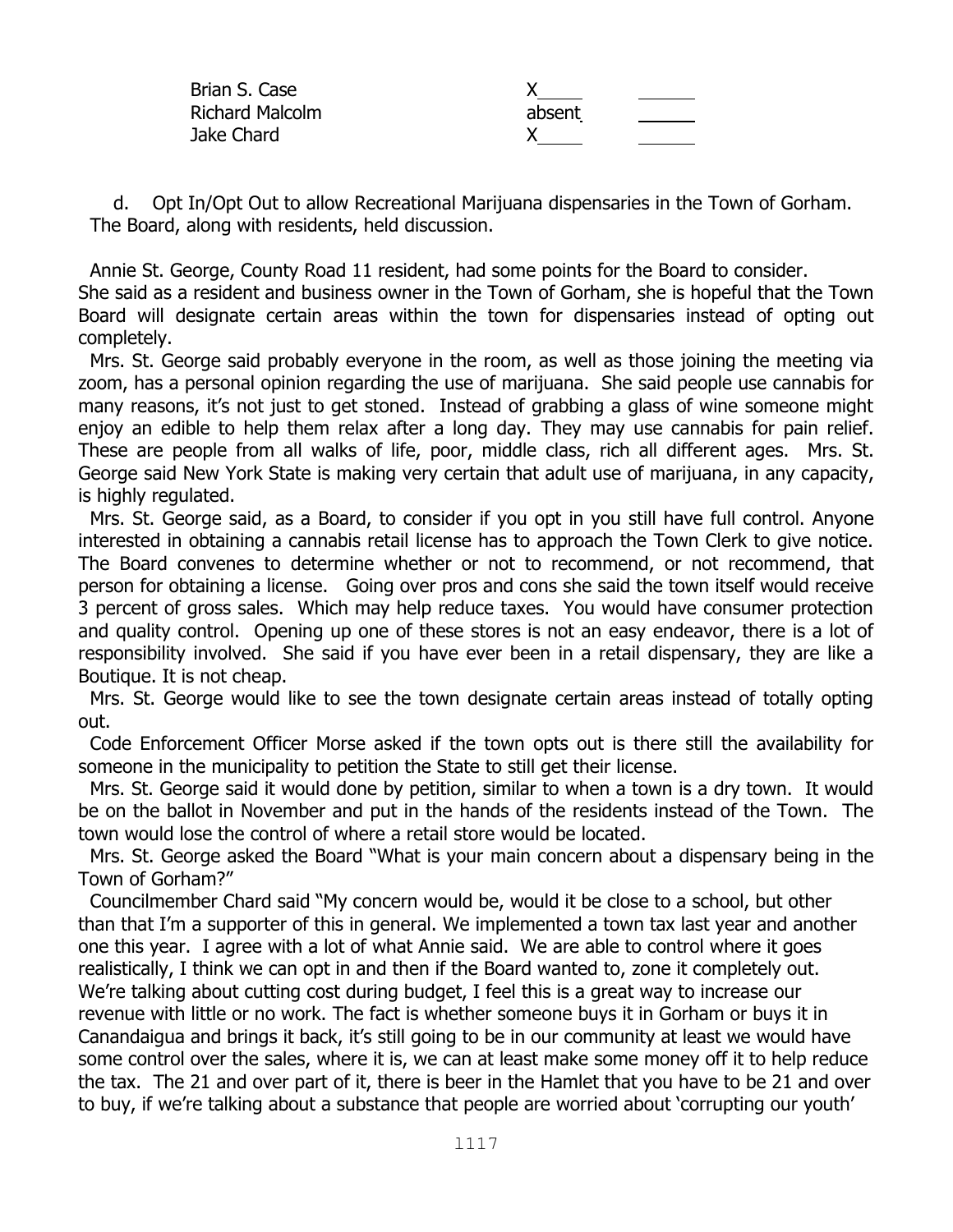there are businesses in place that somewhere along the lines someone had to approve them. The regulations are going to be there to keep our community safe. It's a chance to make money, we're a town in financial issues, we can control where the businesses go."

 Supervisor Lightfoote said there is a reason it has to be so many feet away from a school. There has to be a reason that the State has it in the rules and why they are concerned about them being close to a school.

 Supervisor Lightfoote said another concern he has is the health hazards of smoking. He realizes it is not the entire mean by which people would be using the product but smoking would be part of it. We would be making it easier for people to smoke when we're already pouring millions of dollars into healthcare and for different efforts for people to quit smoking. He said it seems ridiculous in that respect. Another concern is so much of the great unknown. There will be more in a couple years to know what the impact is or will be what issues it will bring or may not bring.

 Councilmember Chard said "Because the State already legalized it, we had no say over it as a Town. Now there is a chance to collect a benefit from a State policy. If we opt out it's not going to change anything as far as the State program goes. People will get it if they want. In my opinion by opting out it does nothing but hurt the Town. Is there a way to designate the funds for something? Say we collect 3 percent, it could go towards education for the dangers of substance abuse."

 Mrs. St. George said the State gets 9 percent tax on it and part of the 9 percent goes into the communities for education.

 Councilmember Case said "It sounds like it could be a sizeable investment for a store owner. We all know it's here. I find it all over the place in Crystal Beach. There's no regulation at all on who has it or where it's going, who's even using it. With a State program like this, somehow they're trying to better control it."

Several town residents spoke up. Some in favor, some against retail dispensaries in town. One resident asked what other effort the Town of Gorham is putting into attracting other businesses in the town.

 Ben Smith said "Say the Hamlet had 10 dispensaries in it, which obviously is never going to happen, how many people do we feel it would change their thoughts or make them use marijuana, having a dispensary is not going to make people use or not use, it's just going to make it so they don't have to drive 15 miles to Canandaigua to buy. They're not allowed to advertise, so having this store in my opinion, isn't going to affect the joe schmo that doesn't use, all of a sudden we have a dispensary in town and he's going to use. If people are using marijuana they're using it, if they're not, they're not, in my opinion. There's a lot of benefit to the town money wise, the town is somewhat hurting for money. I feel if we don't allow are we hurting or helping our town."

 Councilmember Case said "Maybe by opting out we buy ourselves more time to see what other towns or communities are doing."

 Councilmember Glitch said although sales tax is higher is anyone talking about the quality of life. Where does it stop? We'll do anything for revenue?

 Jon Willis, Crystal Beach resident, said "What is going on right now is what would be going on after a dispensary opened. It's not going to change. We're not going to be creating a zombie apocalypse of marijuana smokers running around biting people's necks. That's not going to happen. Nothing is going to change. I sense some fear tactics when I start to hear people discuss how much it's going to change where everyone's going to be walking around smoking.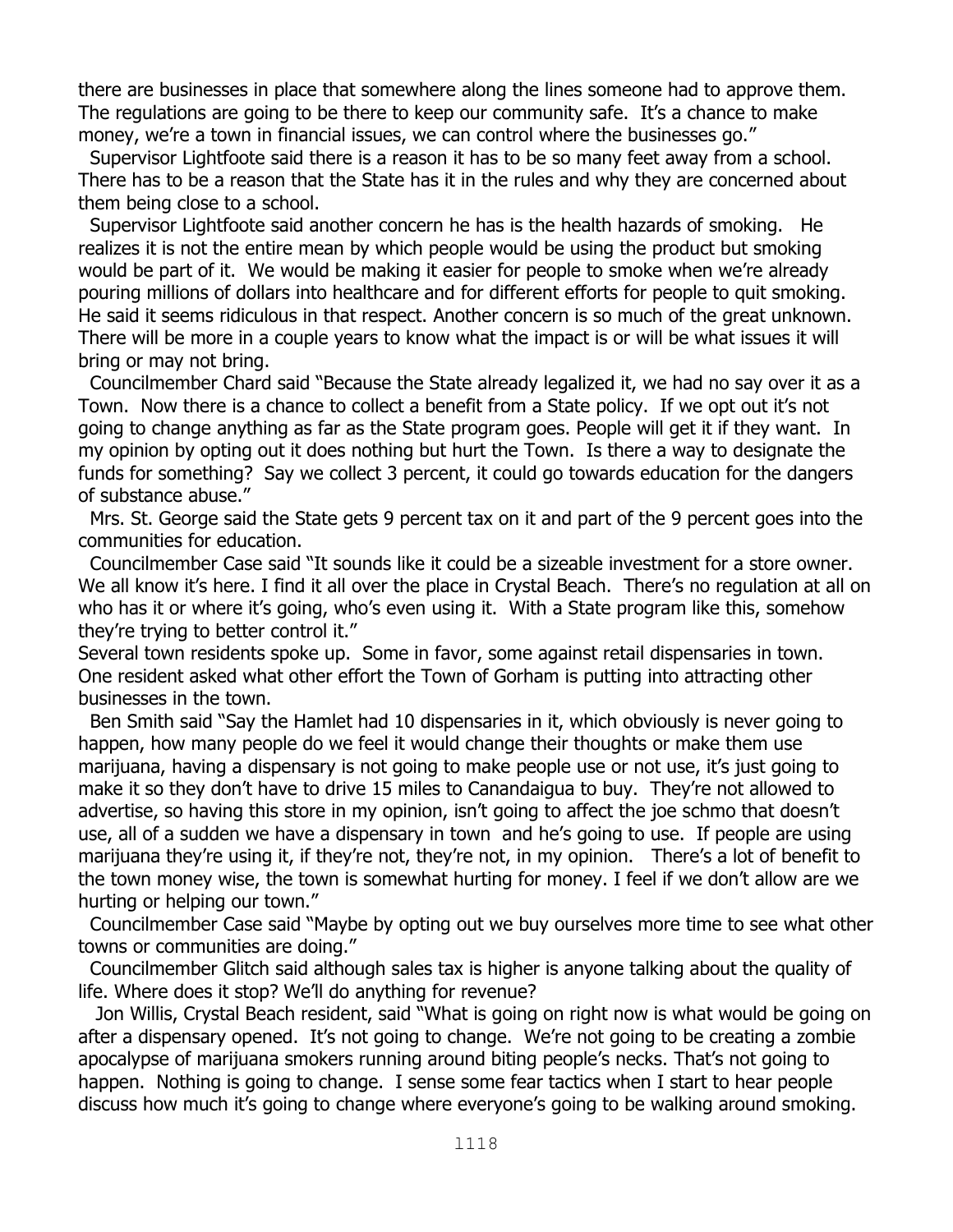They're currently doing that and it's ok because it's legal. That's an important thing that I'd like people to think about."

 Lynn Klotz, Lake Dive resident, said "Have you checked with the new Town Board member elect or the Sheriff's Department. You could still get input from somebody else."

 Supervisor Lightfoote said "If we don't opt out we are in. There is so much of the great unknown. If you're able to opt out then opt in later. You can't get back out if there is a problem, that is a concern of mine."

 Councilmember Glitch made the motion to opt out, seconded by Supervisor Lightfoote, the Board held more discussion.

Councilmember Glitch said "You can all hate me later when you're not getting rich." Councilmember Case said "I think as far as the involvement of the Town whether to opt in or opt out I think there is interest with retailers, the store owners in Town, we need to listen to their part of it also. By opting out it will give us a little time to try and figure things out."

 Councilmember Chard said "I think opting out is a mistake. At this point regardless of the legal industries of NY State. Whether it's the sale of cannabis or opening up a bar, we, as a Town, are not in the position to turn down a legal source of revenue that the State is offering."

 With no further discussion, on the motion to Opt Out, the Board voted. Motion carried. (3-1) Ayes - Lightfoote, Case and Chard. Nays - Chard.

## **095-2021**

9. Privilege of the Floor –

 Lynn Klotz said she heard it mentioned during budget discussion there is an Ag Advisory Committee. She asked who sits on that Board and when does it meet. She asked if the members are listed anywhere.

 Supervisor Lightfoote said he can get her that information and make sure it is updated on the website.

Mrs. Klotz asked Code Enforcement Officer Morse if there is a limit of single residential home permits that are issued every year in the Town of Gorham.

Officer Morse said there was a misconception that it was 25 but it is 50.

 Mrs. Klotz wondered where they stand now. How many new homes this year. How many will a development be able to build in a year.

 Officer Morse said this year there are approximately 21. A subdivision will have some kind of stipulation regarding how many can be developed each year. Ultimately it is up to the Planning Board. There are pro's and con's to all of that. There are a lot of stages and a lot of planning that will go into the project.

10. Set Next Meeting Date – A Special Meeting and Public Hearing will be held on November 22, 2021 at 9:00am regarding improvements to the Water Treatment Plant.

 The next regular board meeting will be held on December 8, 2021 at 7:00pm at the Gorham Town Hall.